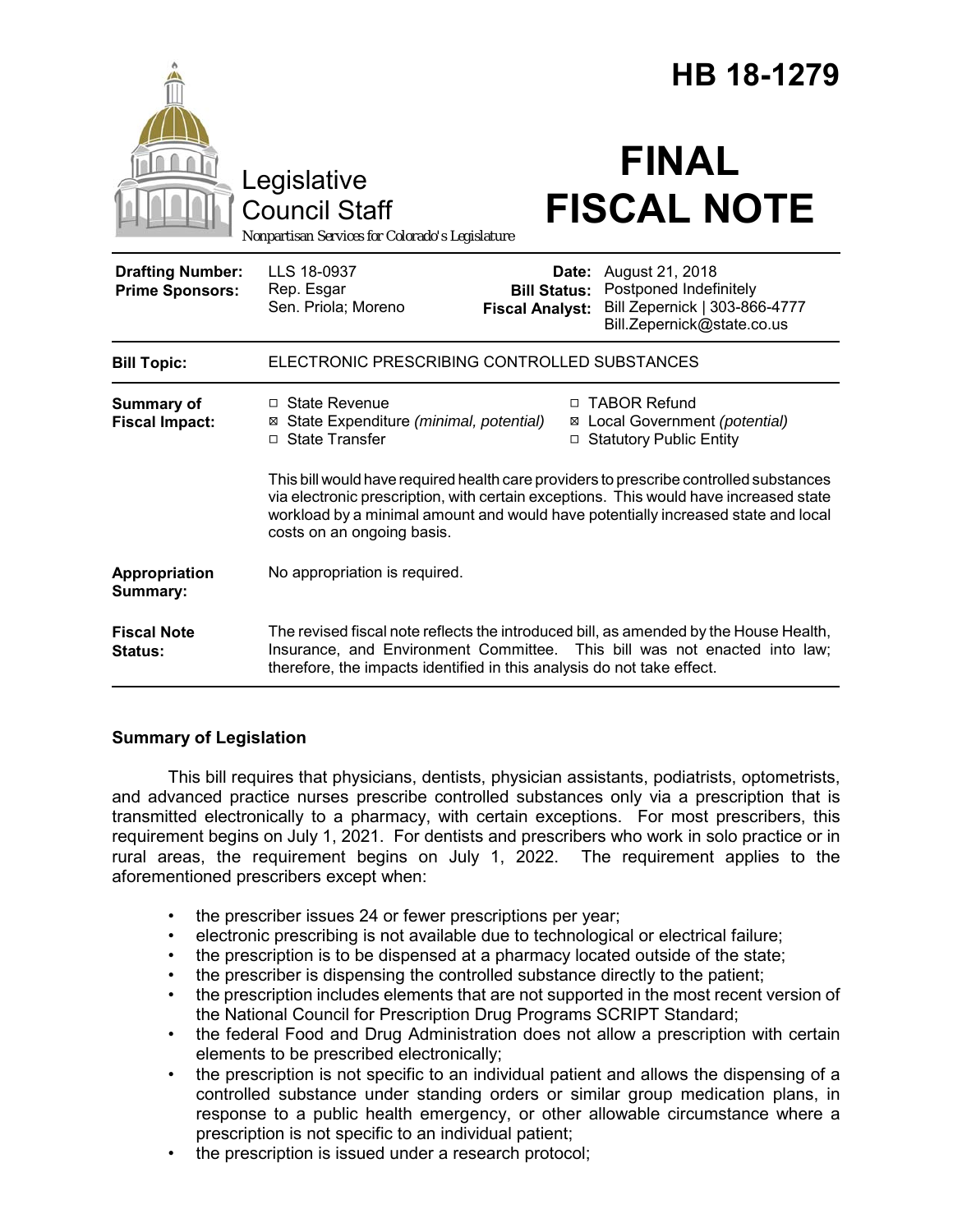August 21, 2018

- the controlled substance is to be administered to a patient in a hospital, nursing care home, hospice facility, dialysis treatment clinic, assisted living residence, or to a person in the custody of the Department of Corrections; or
- the prescriber reasonably determines that the patient would be unable to obtain controlled substances in a timely manner and that his or her medical condition would be adversely affected if a prescription is issued electronically.

The requirement to prescribe electronically is monitored via questionnaires administered by each profession's regulatory board, and failure to prescribe electronically or to truthfully respond to the survey constitutes unprofessional conduct that may result in a disciplinary action against the health care provider. A pharmacy is not required to verify whether a non-electronic prescription conforms with one of the allowable exceptions and may fill the prescription as allowed under law.

Lastly, the bill repeals several provisions of Senate Bill 18-022 that, if enacted, clarify health care provider's ability to voluntarily prescribe opioid medication electronically.

### **State Expenditures**

This bill increases workload in the Department of Regulatory Agencies. Other state agencies that employ providers with prescription authority may have additional workload and potentially increased costs. These impacts are discussed below.

**Department of Regulatory Agencies.** The Division of Professions and Occupations and the various health professional regulatory boards in the Department of Regulatory Agencies will have additional workload to promulgate rules, conduct outreach with health care providers, review compliance questionnaire responses, and investigate instances of noncompliance. Any disciplinary actions for noncompliance may also increase the need for legal services provided by the Department of Law. It is assumed that health care providers will have a high level of compliance with the bill. Therefore, it is assumed that this increase in workload can be accomplished within existing appropriations.

**Other agencies.** Other agencies that employ health care providers with prescriptive authority may also have workload and costs to train employees on the new requirements and potentially to purchase software or hardware necessary to allow for electronic prescribing. However, agencies surveyed for this fiscal note report that they already use or have access to electronic prescribing; therefore, it is assumed that any additional workload and costs for other state agencies will be minimal.

#### **Local Government**

Similar to the state agency impact discussed above, local governments that operate health care facilities or employ health care providers with prescriptive authority may have additional workload and cost to train employees or implement or make modifications to their information technology systems to allow for electronic prescribing.